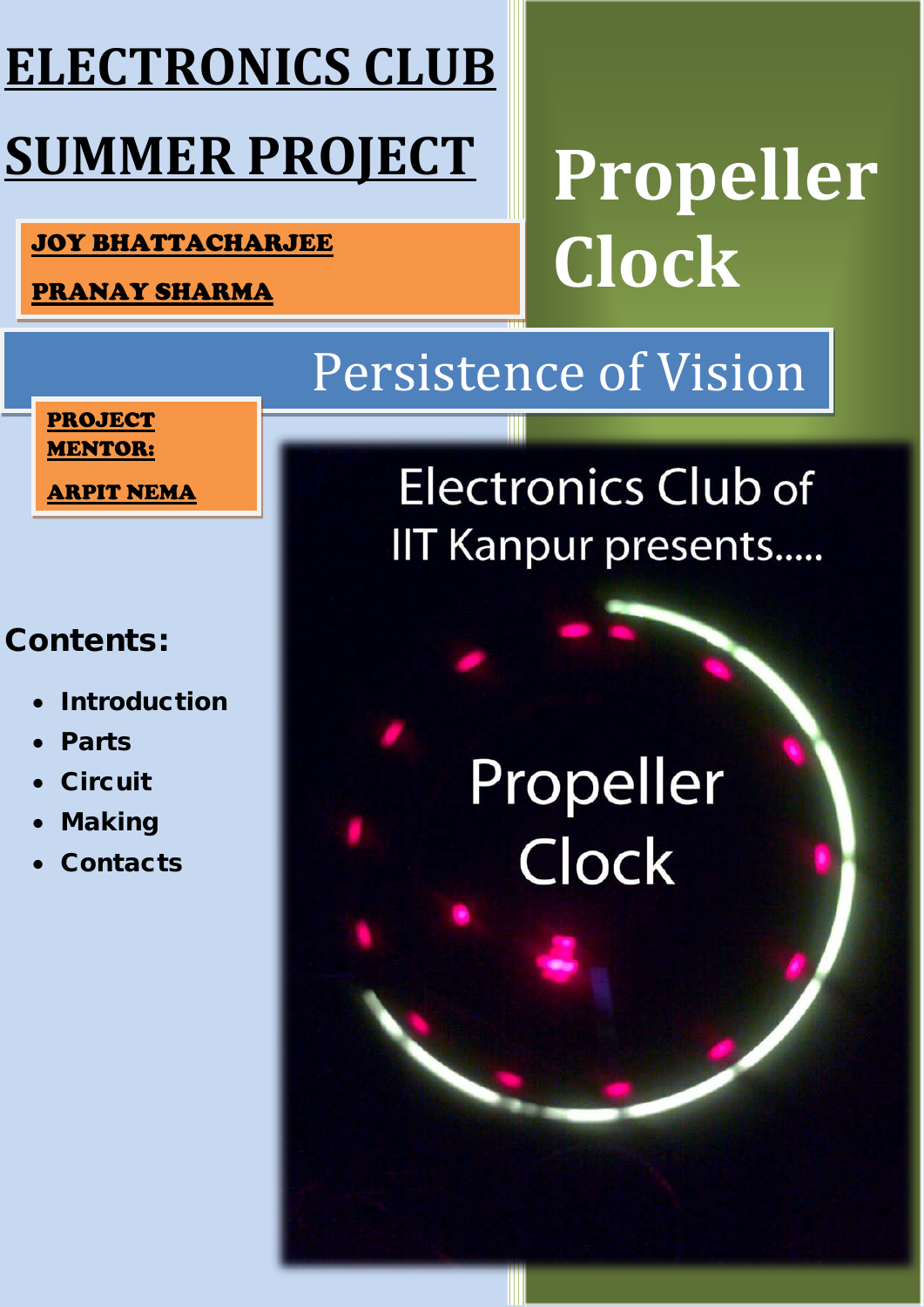## **INTRODUCTION**

The propeller clock is a linear array of light emitting diodes, rotating at a high angular velocity to generate a circular screen.

Now by synchronising these light emitting diodes, and keeping in mind the concepts of persistence of vision and limit of resolution, we can display a clock.

#### **Persistence of vision:**

"What we see is a blend of what we are viewing and what we viewed a fraction of a second before"

For example, if '1' has to be displayed, then the series of lighting up of diodes would be like following:



Related videos on 'Persistence of vision':

[http://www.youtube.com/watch?v=oPkeku\\_BMGo](http://www.youtube.com/watch?v=oPkeku_BMGo)

<http://www.youtube.com/watch?v=-6JnAxTXApw>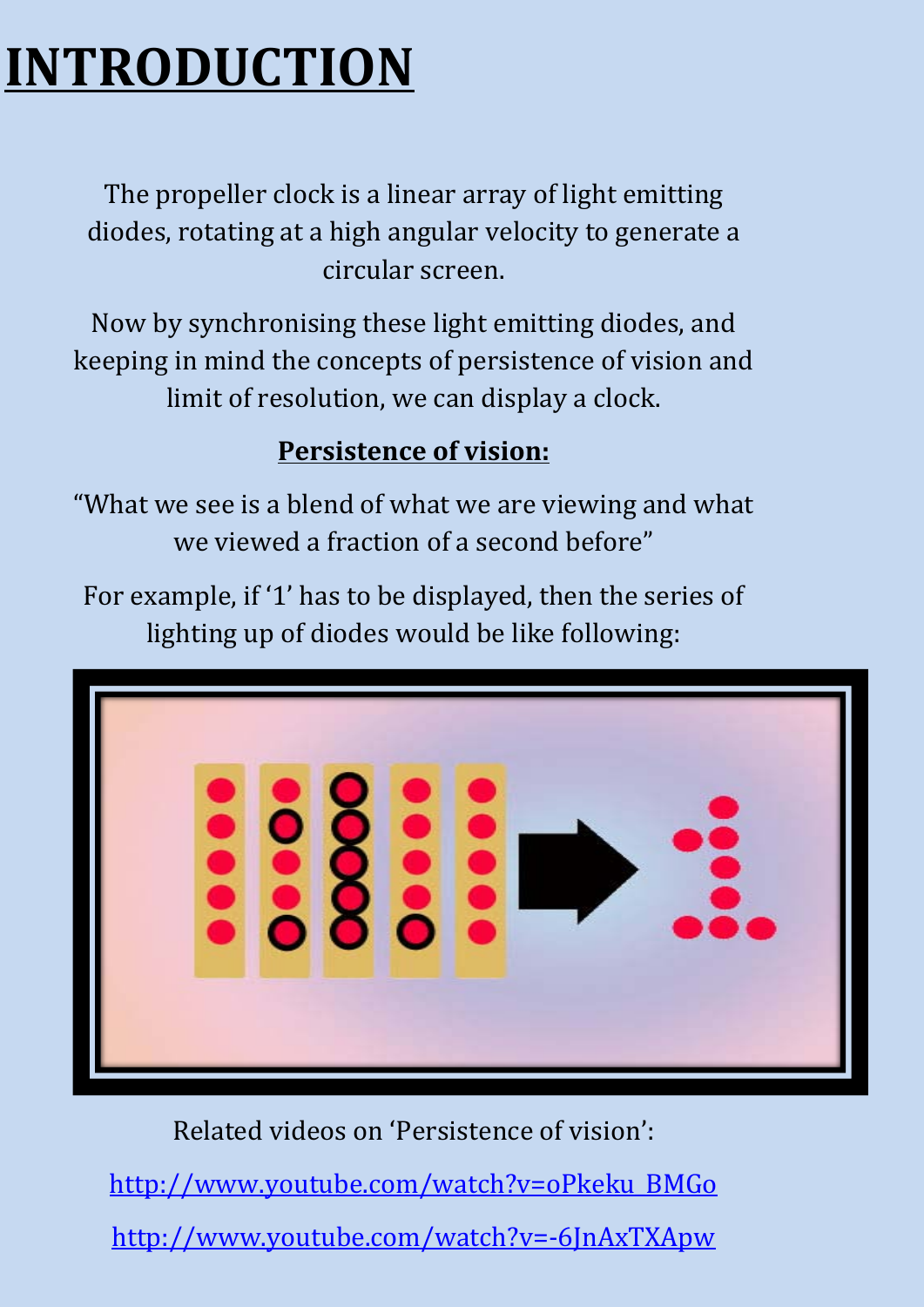#### **Applied Diffraction: Limit of resolution**

The ability of a lens to resolve detail is usually determined by the quality of the lens but is ultimately limited by diffraction. Light coming from a point in the object diffracts through the lens aperture such that it forms a diffraction pattern in the image which has a central spot and surrounding bright rings, separated by dark nulls; this pattern is known as an Airy pattern, and the central bright lobe as an Airy disk. The angular radius of the Airy disk (measured from the center to the first null) is given by

 $sin(theta) = 1.22$  {lambda}/{D}

where theta is the angular resolution, lambda is the wavelength of light, and D is the diameter of the lens aperture.

Two adjacent points in the object give rise to two diffraction patterns. If the angular separation of the two points is significantly less than the Airy disk angular radius, then the two points cannot be resolved in the image, but if their angular separation is much greater than this, distinct images of the two points are formed and they can therefore be resolved.

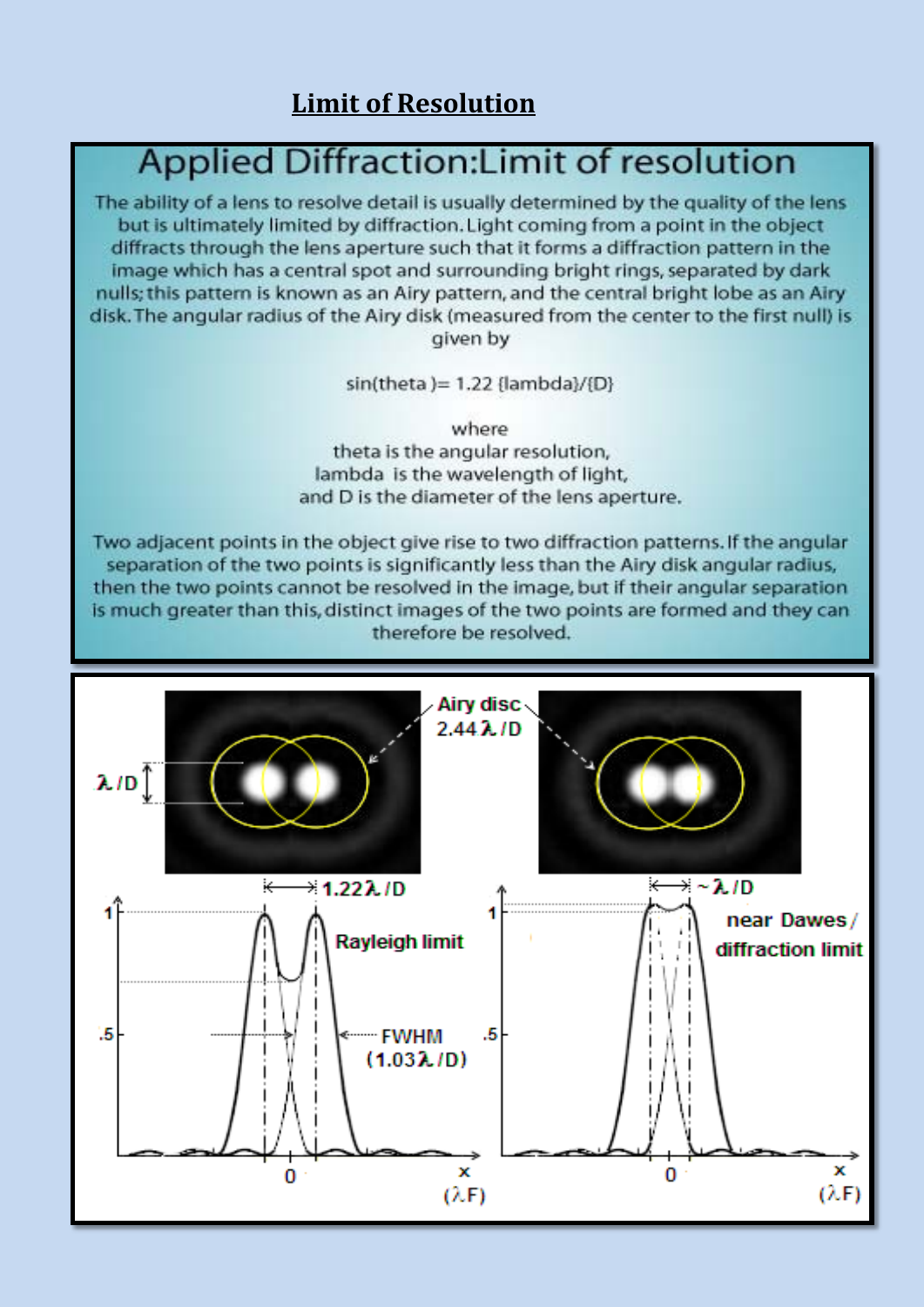#### **PARTS**

Basically, it has 2 units:

- 1. Rotating circuit board
- 2. DC motor with power supply unit

Rotating board and DC motor with power supply unit:



The rotating board has several primary parts. It includes 1 microcontroller 'ATMEGA16', 19 LEDs, 2 capacitors of 2200 μF each, 1 infrared LED, 1 TSOP1738 sensor, 1 rheostat of 10kΩ, resistances of 220Ω and 5kΩ, insulated copper wires and connecting wires.

The power supply unit is actually a slip ring as 1 electrode and a contact wire attached to motor shaft as the other electrode. It has 7805 IC for 12V and 5V regulation to motor and board respectively. There is a small piece of mirror to act as a trigger point of remote sensing.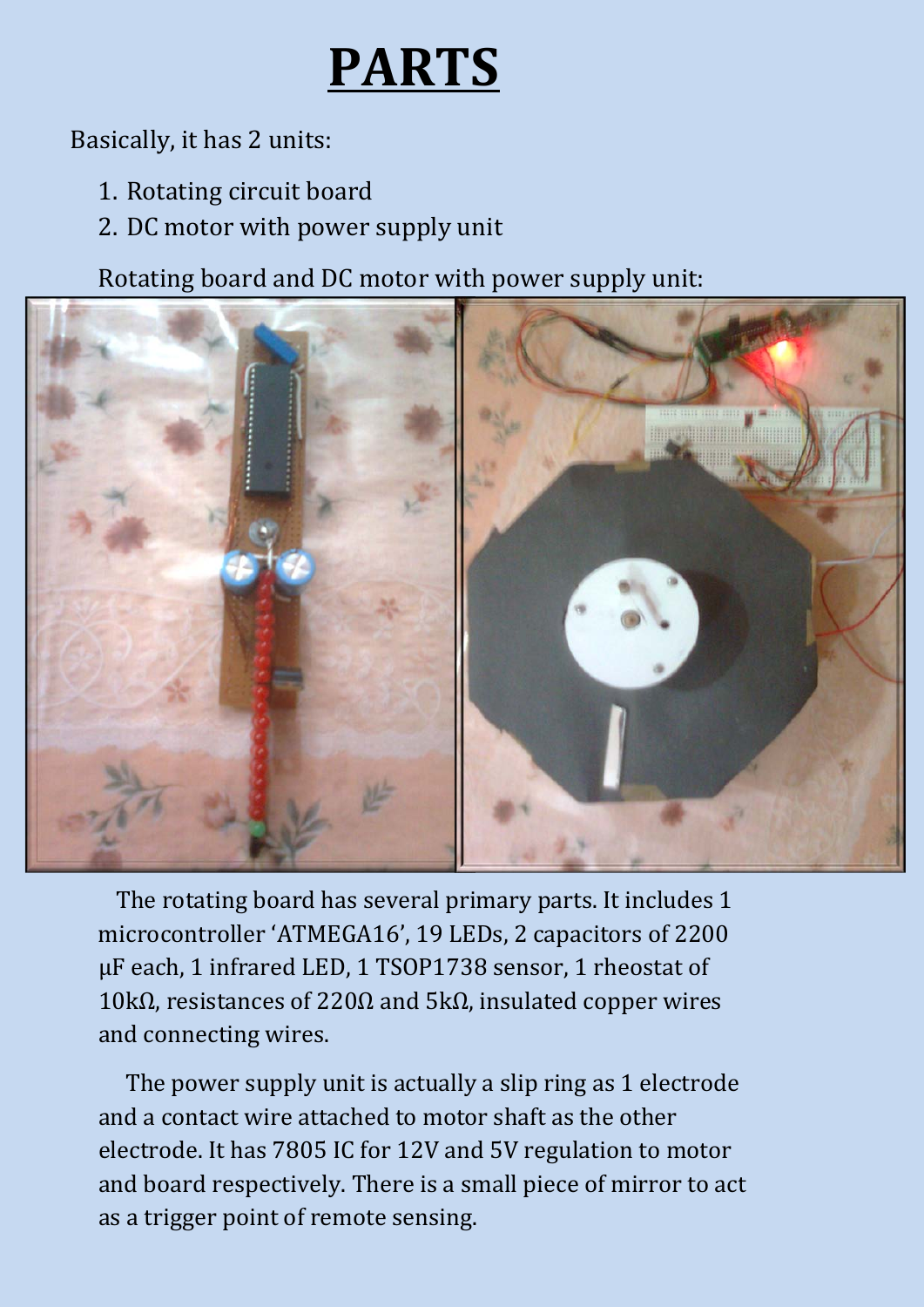## **CIRCUIT**

The following is a schematic diagram of the circuit of the propeller clock:



The motor rotates at a quasi-constant angular velocity (about 1000 rpm). The MCU generates a 38kHz pulse for the IRLED which the mirror reflects once every rotation and is sensed by TSOP sensor to trigger an external interrupt which counts the number of microseconds elapsed between 2 successive triggers, thereby getting the instantaneous time period of the rotation. Now depending on what has to be displayed, the LEDs are synchronised. An internal clock keeps the record of time in hours, minutes, and seconds format for display. For full code, contact us.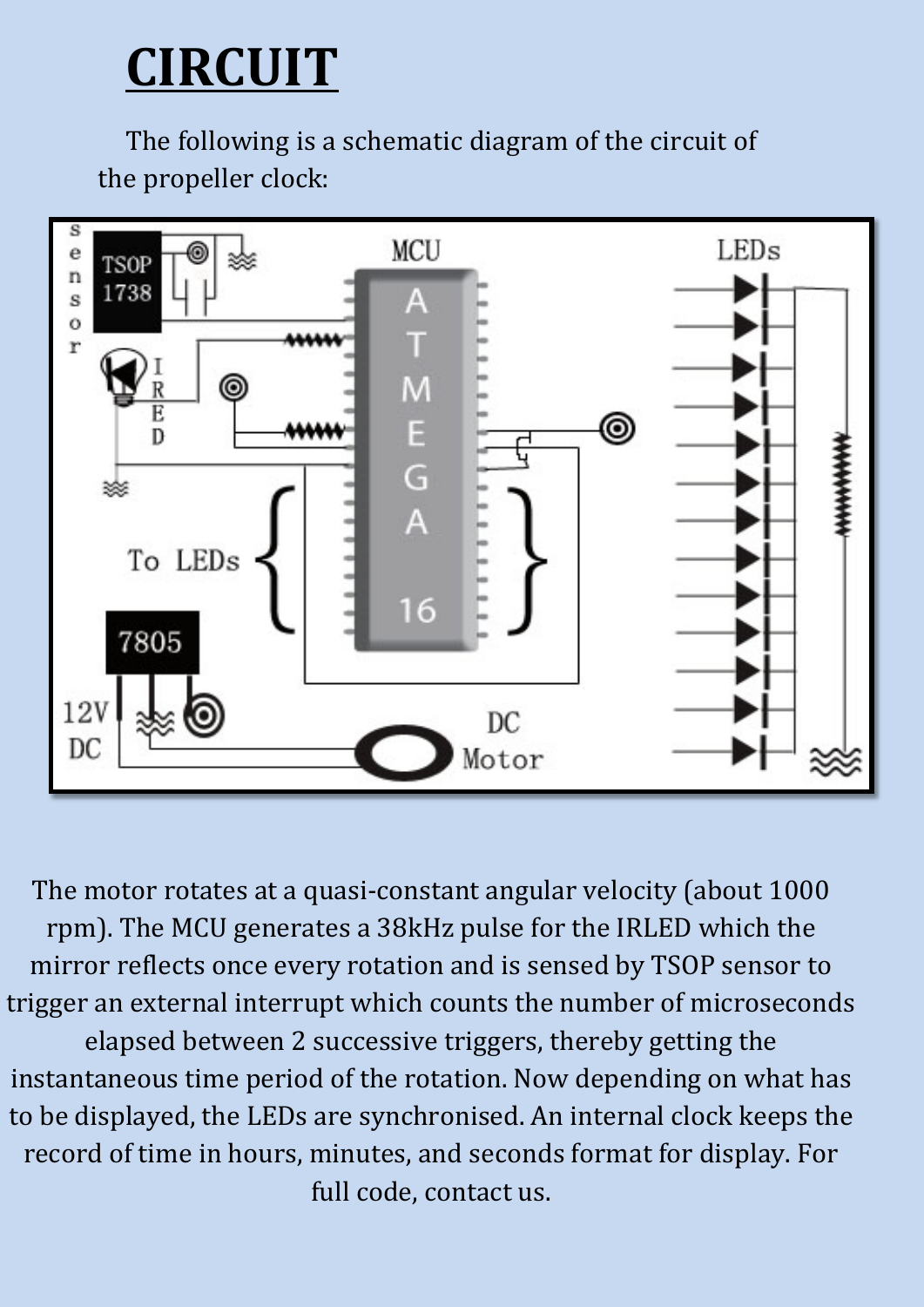### **MAKING**

The biggest problem was the making of the hardware setup as the whole system had to be a light weight, evenly balanced and yet a strong one. Even slight variation of centre of mass from the axle resulted in large scale wobbling of the system.

![](_page_5_Picture_2.jpeg)

For board, we used the high quality blank circuit board. It had an outlining equipotential surface which we used as the common ground. For the purpose of making it light and compact, we used insulated copper wires. The LEDs were mounted on a female port after being chiselled from their edges to form a close packing.

![](_page_5_Picture_4.jpeg)

The problem of power transfer was overcome by making our own slip ring by riveting a circular conductor around the axis. A piece of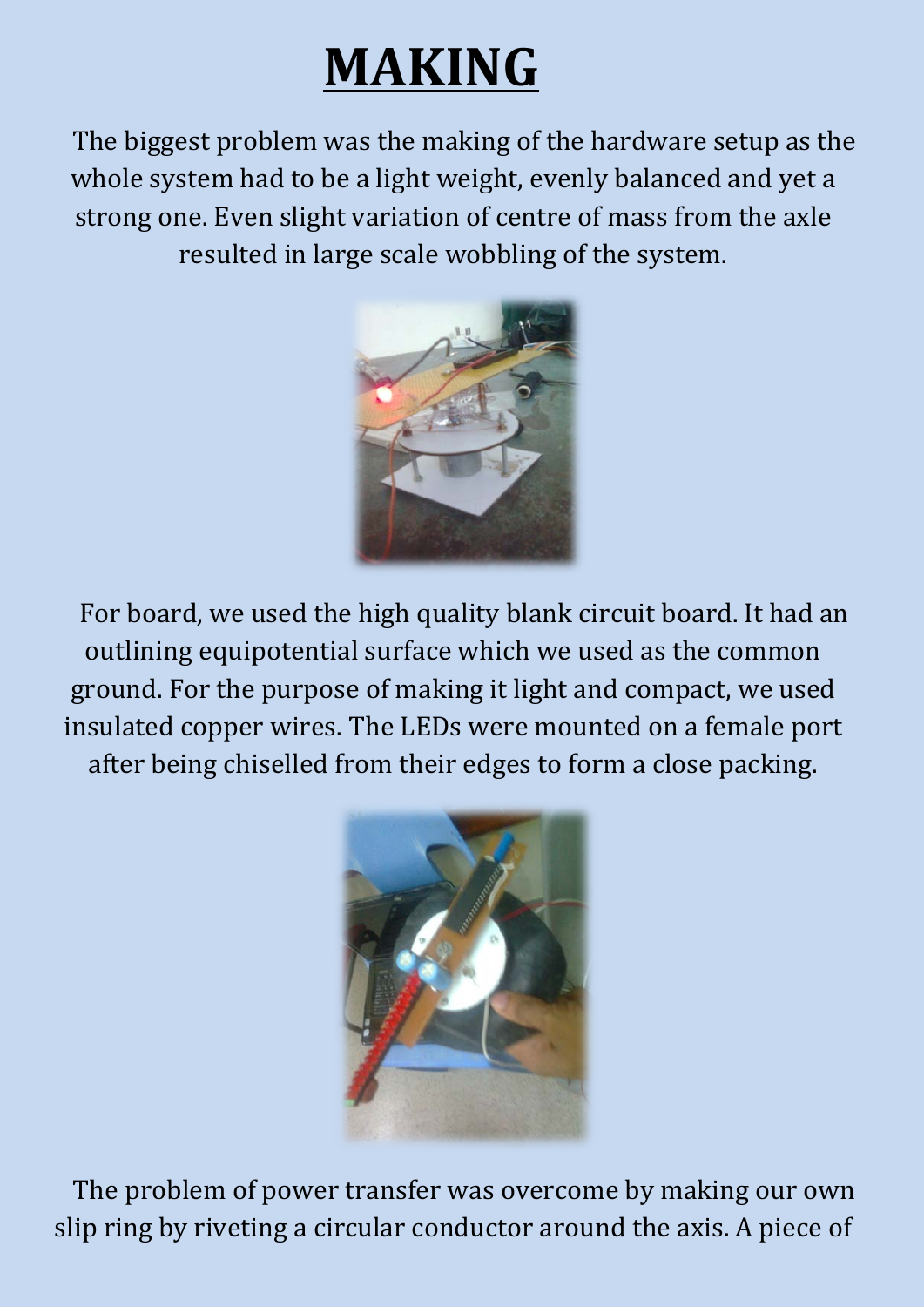razor blade was used as brush. A nut was fixed centrally which had the contact wire passing internally through a pen refill acting as shaft of the propeller.

![](_page_6_Picture_1.jpeg)

A rheostat was used to adjust the range of the infrared so that it could distinguish a black background from a mirror. Instead of attaching a resistance to each of the LEDs, a common resistor was used.

![](_page_6_Picture_3.jpeg)

Programming the microcontroller was not simple either. A lot of experiments were done to get proper display of characters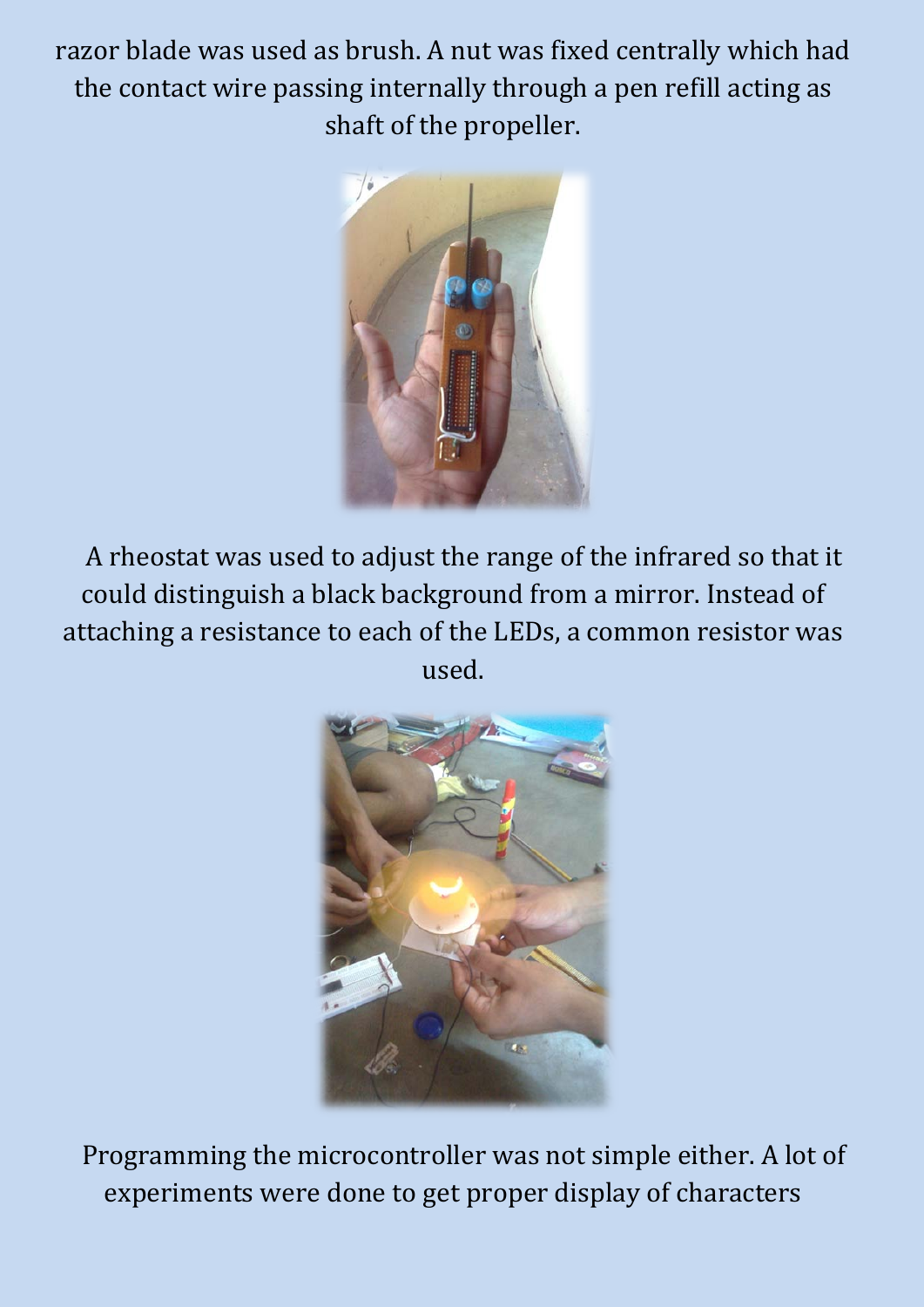(extended version of our clock). We had some soldering practice when we made our own programmer for the project.

![](_page_7_Picture_1.jpeg)

(From left : Joy and Pranay with programmer)

And when it worked............ ©

![](_page_7_Picture_4.jpeg)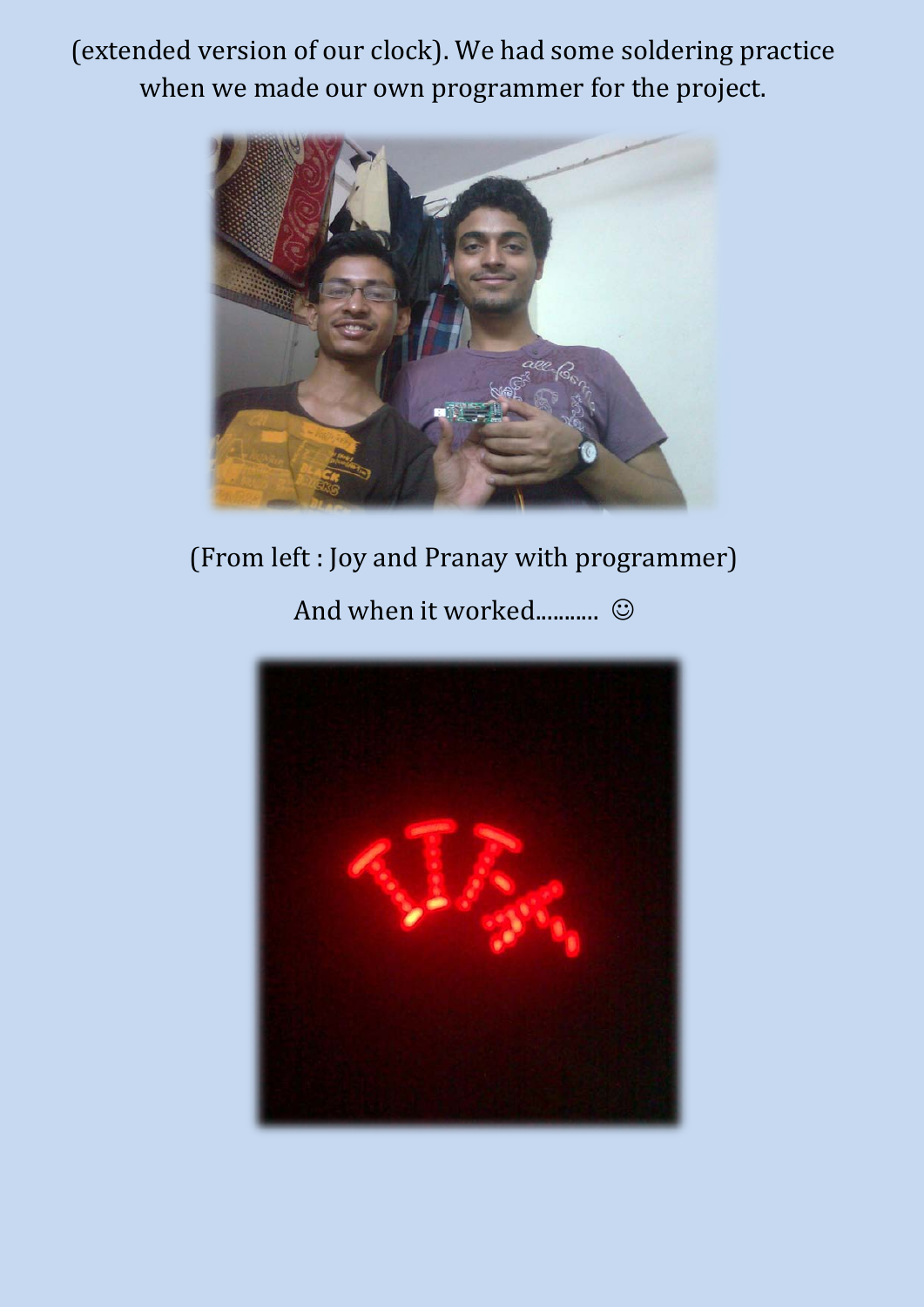In this version, the 12 dots represents the hours 1-12, pointed by a dot indicating hour. The minutes are indicated by the arrow. The seconds are indicated by the arc length of circumference. These were images in motion. Now let us look at some pictures of the clock in still....

١

![](_page_8_Picture_1.jpeg)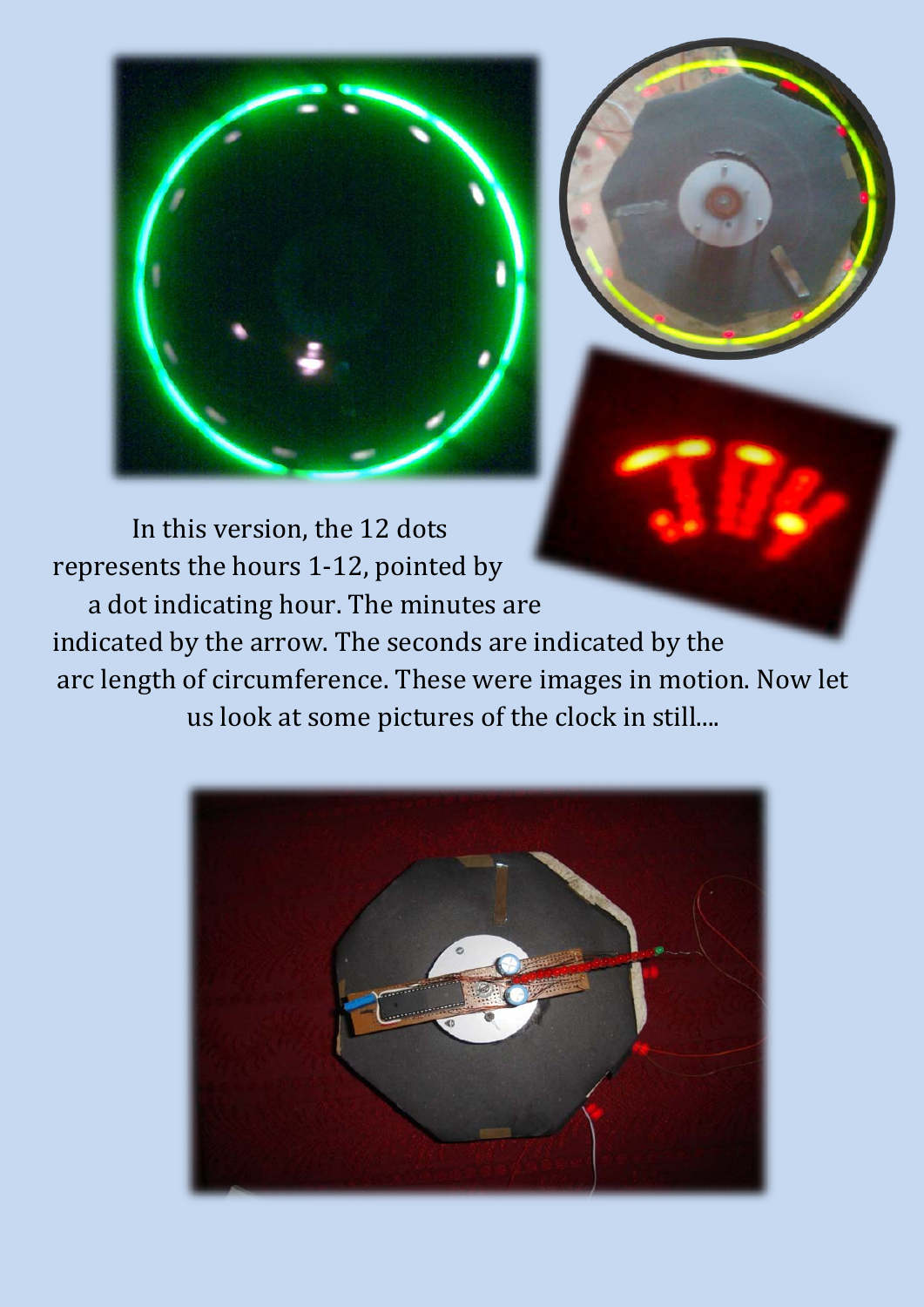![](_page_9_Picture_0.jpeg)

![](_page_9_Picture_1.jpeg)